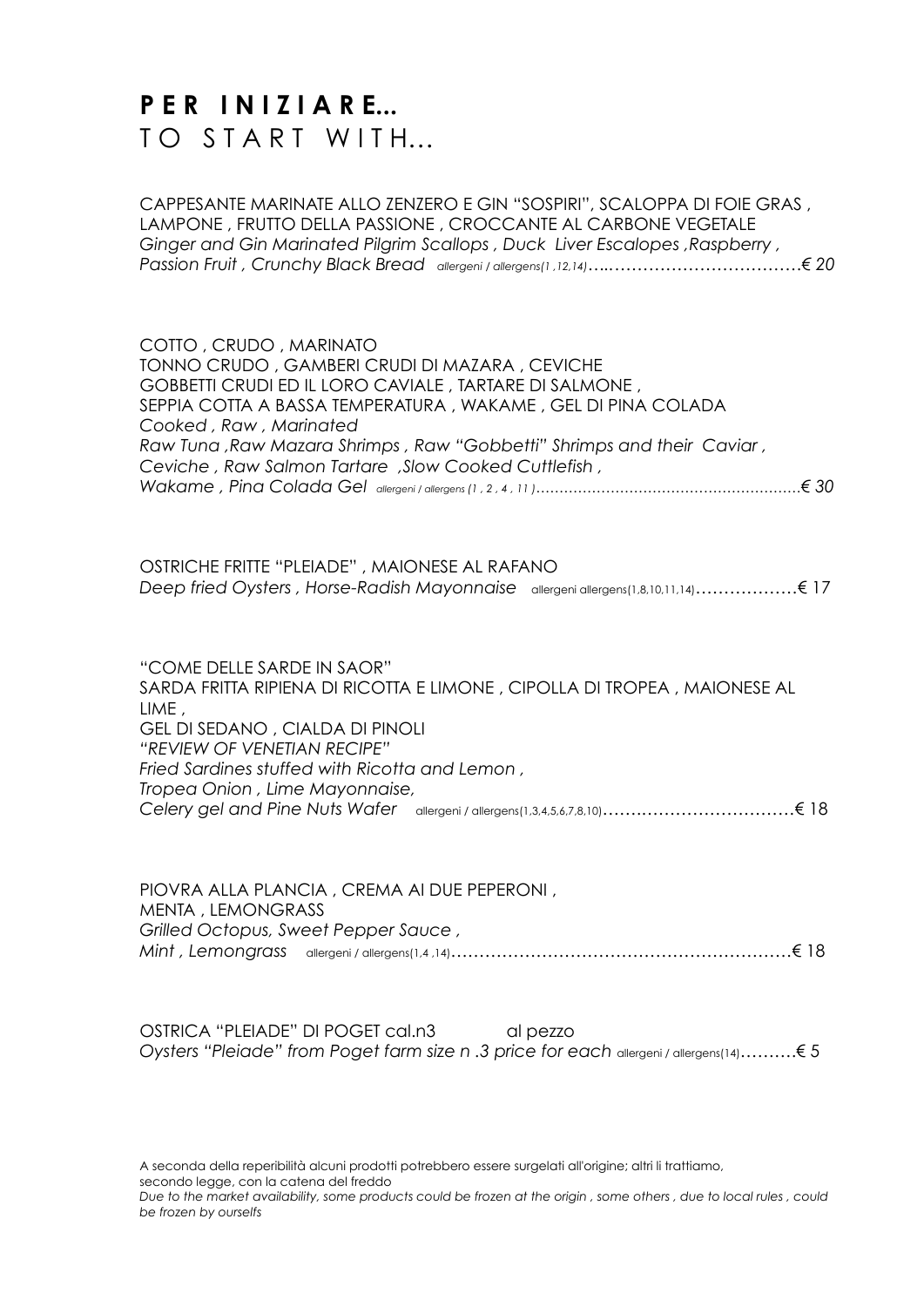# **P E R I N I Z I A R E...** TO START WITH...

| MOZZARELLA DI BUFALA, SFOGLIA DI MELANZANA, GELATINA DI BASILICO,<br><b>BABAGANUSH, GEL DI POMODORINI CONFIT</b><br>Buffalo Mozzarella, Aubergine Biscuit, Babaganush, jelly Basil,                                    |
|------------------------------------------------------------------------------------------------------------------------------------------------------------------------------------------------------------------------|
| UOVO FRITTO, ICEBERG LIQUIDA, SPINACI, GOCCE DI PECORINO,<br>SABBIA DI JOGURT<br>Fried Egg, Liquid Salad, Spinach, Drops of Sheep Cheese, Yogurt Sand                                                                  |
| BATTUTA DI MANZO " GARRONESE ", TARTUFO ESTIVO, SENAPE,<br>MAIONESE ALLA NOCCIOLA, PAN BRIOCHE<br>Beef tartare, Black Truffle, Mustard,<br>allergeni / allergens(3,4,5, 7, 10)€ 19<br>Hazelnut Mayonnaise, Sweet Bread |
| SELEZIONE DI FORMAGGI, MOSTARDE BIOLOGICHE                                                                                                                                                                             |
| <b>PIATTO MISTO DI SALUMI</b>                                                                                                                                                                                          |
| PROSCIUTTO DI PARMA D.O.P. 24 MESI, BURRO DI MALGA<br>Parma ham D.O.P. 24 months aged, flavored butter allergeni / allergens(7) € 21                                                                                   |
| PROSCIUTTO DI CINTA SENESE D.O.P. 24 MESI TAGLIATO A COLTELLO                                                                                                                                                          |

A seconda della reperibilità alcuni prodotti potrebbero essere surgelati all'origine; altri li trattiamo, secondo legge, con la catena del freddo

*Due to the market availability, some products could be frozen at the origin , some others , due to local rules , could be frozen by ourselfs*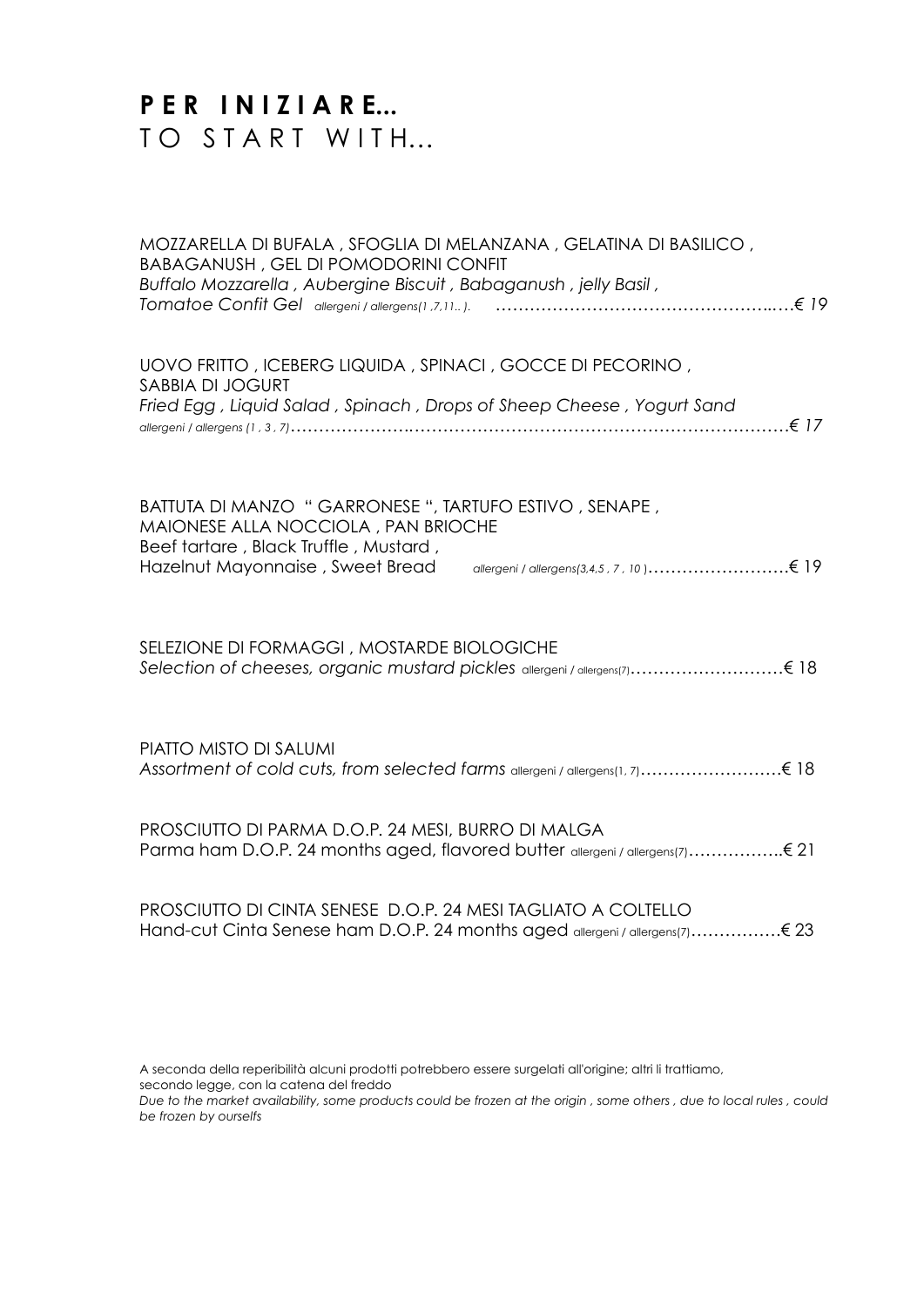## PER CONTINUARE CON I PRIMI... TO GO ON WITH PASTA COURSES...

RISOTTO "KARBOR" , CAPRINO , COZZE , ACETOSELLA POLVERE DI POMODORO , OLIO AL BASILICO Min. per due persone *Risotto , Goat mild cheese ,Sorrel , Mussels , Tomato powder Basil aromatized Oil of Olive allergeni / allergens(7,14) MIN. FOR TWO GUESTS…………………..€ 20/cad*

RAVIOLI RIPIENI DI MASCARPONE E MELA , SGOMBRO SCOTTATO , SALSA AL VINO ROSSO , OLIO AL ROSMARINO *Ravioli filled of Mascarpone Cheese and Apple ,* Mackerel *, red Wine sauce , Rosmary flauvored oil* allergeni / allergens(1,4,7,12)…………€ 20

#### PAPPARDELLE DI SPINACI CON ANATRA, IL SUO FONDO , ARANCIO, TIMO *Spinach "Pappardelle" , Duck ragù , Orange, thyme*

 *allergeni / allergens(1,7)…………………………€ 19*

LINGUINE DI GRAGNANO , BOTTARGA DI MUGGINE , VONGOLE , BURRO AFFUMICATO , ZEST DI LIMONE *Thin and flat spaghetti , Clams , Muggine Roe , Smoked Butter , Lemon Zest allergeni / allergens(1,4,7,14)………………………………………..€ 19*

FUSILLONI DI GRAGNANO AL NERO DI SEPPIA ,CREMA DI PISELLI E DI BASILICO "Fusilli" short pasta with Cuttlefish and his Ink , cream of Peas and Basil Review of a Typical Venetian recipe allergeni / allergens(1,4,7)………………………………€ 19

LA NOSTRA PASTA FATTA IN CASA È PRODOTTA CON FARINE BIOLOGICHE MACINATE A PIETRA Our home-made pasta is produced with stone ground organic flour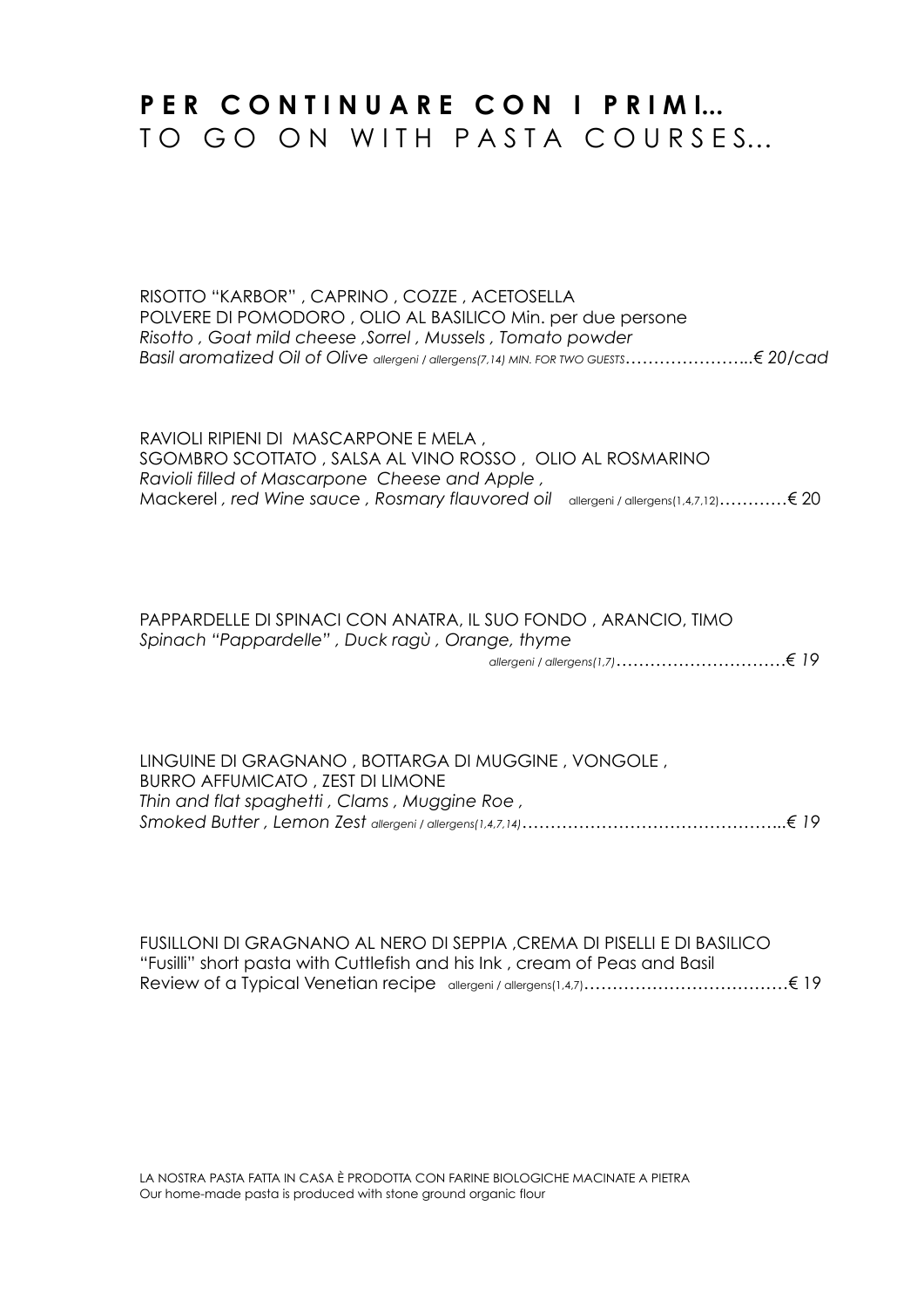#### *P E R C O N T I N U A R E C O N P E S C E O C A R N E… T O C O N T I N U E W I T H F I S H O R MEAT…*

PETTO D'ANATRA , CREMA AL CARDAMOMO , CIOCCOLATO FONDENTE , CHAMPIGNON ,POLVERE DI JOGURT *Slow Cooked Breast of Duck , Cardamom Cream , Chocolate , Mushrooms , Jogurt Powder allergeni / allergens( 1,7)…………………..………………………..€ 27* VITELLO IN SPUMA FREDDA DI BAGNA CÀUDA , CROCCANTE DI VERDURA , GRANITA DI CETRIOLO , RADICCHIO DI CHIOGGIA Veal Roast Beef , Cold "Bagna Càuda" Mousse , Crunchy Vegetables , Cucumber Water-ice , Red Chicory allergeni / allergens (7 , 4)…………………………………€ 25 **BISTECCA** 300 gr. di Black Angus taglio " New York", burro alla senape , verdure affumicate *300 gr. of Black Angus New York Striploin , smoked vegetables , mustard butter allergeni / allergens ( 1,7,10) …………………………………………………………€ 37* TONNO SCOTTATO IN CROSTA DI FIORI , SALSA DI KEFIR , VARIAZIONE DI ZUCCHINE *Grilled Tuna in Edible Flowers Crust , Kefir Sauce, Cream and grilled Asparagus Tips allergeni / allergens(1, 4,7 ) ……………..…………………….€ 27* SALMONE "IKEJIME" , BIETOLA , DATTERI , PANNA ACIDA , CHIPS DI PATATE VIOLA *SALMON "Ikejime" , Chard , Dates , sour Cream , violet Potato chips allergeni / allergens( 4,14) ………………………………………€ 26* GRAN FRITTO DI PESCE dal PESCATO DEL GIORNO , SALICORNIA , MAIONESE AL LIME

Mixed Fried Fish from catch of the day , Glasswort , Lime Mayo*allergeni / allergens ( 1,2,4,14) ………………………………………………..€ 28*

*A SECONDA DELLA REPERIBILITÀ ALCUNI PRODOTTI POTREBBERO ESSERE SURGELATI ALL'ORIGINE; ALTRI LI TRATTIAMO, SECONDO LEGGE, CON LA CATENA DEL FREDDO Due to the market availability, some products could be frozen at the origin; others could be frozen by ourselfs due* 

*to local rules*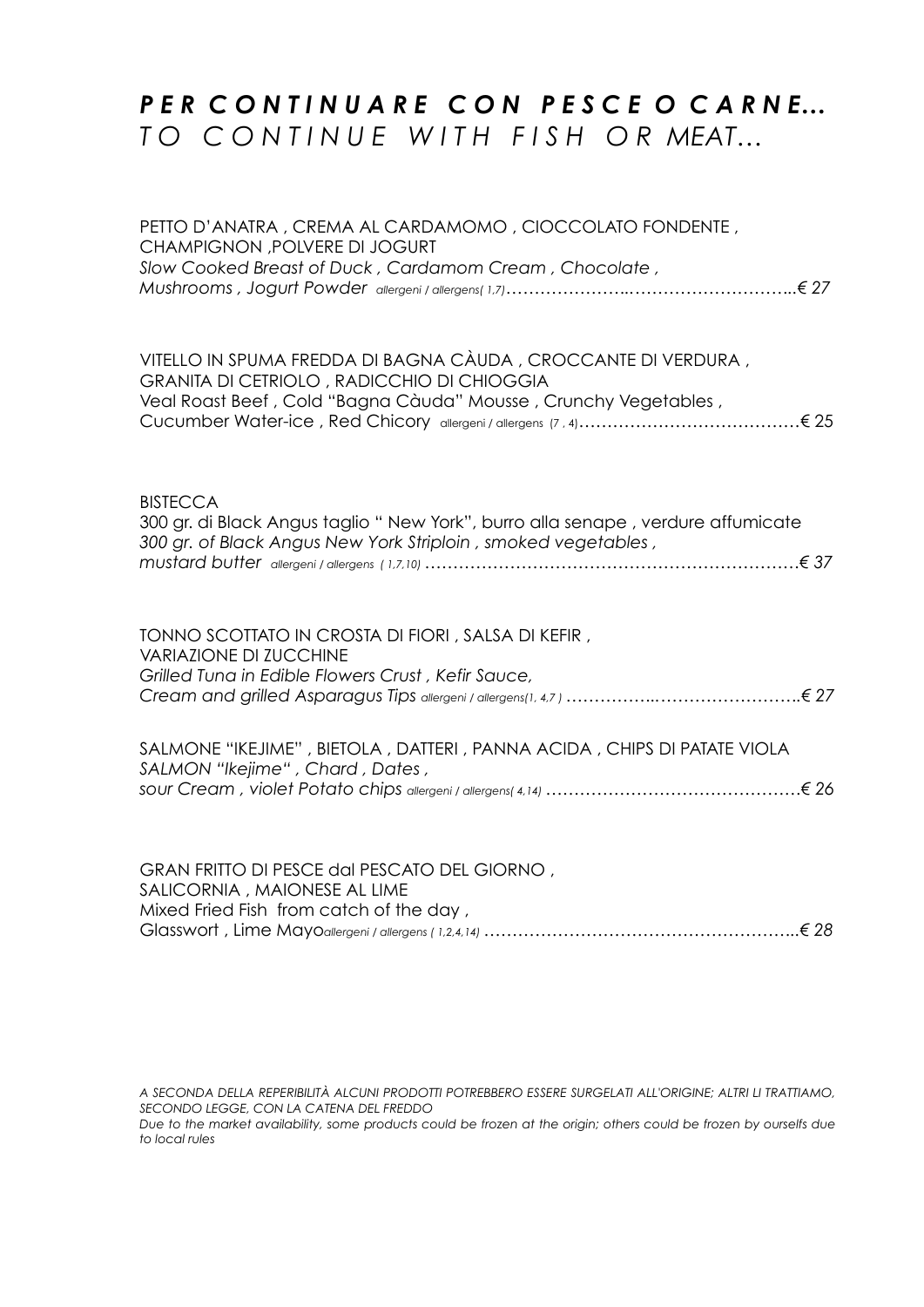# **P E R F I N I R E…**  TO FINISH WITH...

#### DOLCE LOLITA

Semifreddo al fiordilatte , Dulche de leche salato, pop corn caramellato , Namelaka di Cioccolato e Caffé , Spugna di Arachidi *Fiordilatte Iced Mousse Parfait , Salty Dulce de Leche , Caramelized Pop Corn , Chocolate and Coffee Namelaka , Spongy Peanuts Bread (1, 3, 5 ,7 ,8 , 11)……………………………..€ 10*

#### Z A E T I

| Biscotti tipici con un bicchiere di Vino dolce |  |
|------------------------------------------------|--|
|                                                |  |

#### HUGO D'ESTATE

Cremoso al cioccolato bianco e Yuzu ,yogurt greco , gelatina di sambuco , Pan di lime , biscotto burro e limone , emulsione di menta White chocolate and Yuzu , Greek yogurt , jellied Elder , Spongy Lime bread , mint gel , butter and lemon biscuits (1, 3 , 5 ,7, 8)……………………….€ 10

### …CHE PASSIONE

Brownie, variazione frutto della passione, cremoso al cocco e cioccolato bianco, "Tubi" di meringa. Brownie, passion fruit variations, coconut and white chocolate mousse, meringue (1, 3 , 7, 8)…………………………………………………………………………………………………….. €10

### T I R A M I S ù

| Millefoglie di Tiramisù     |  |
|-----------------------------|--|
| "REVIEW OF VENETIAN RECIPE" |  |
|                             |  |